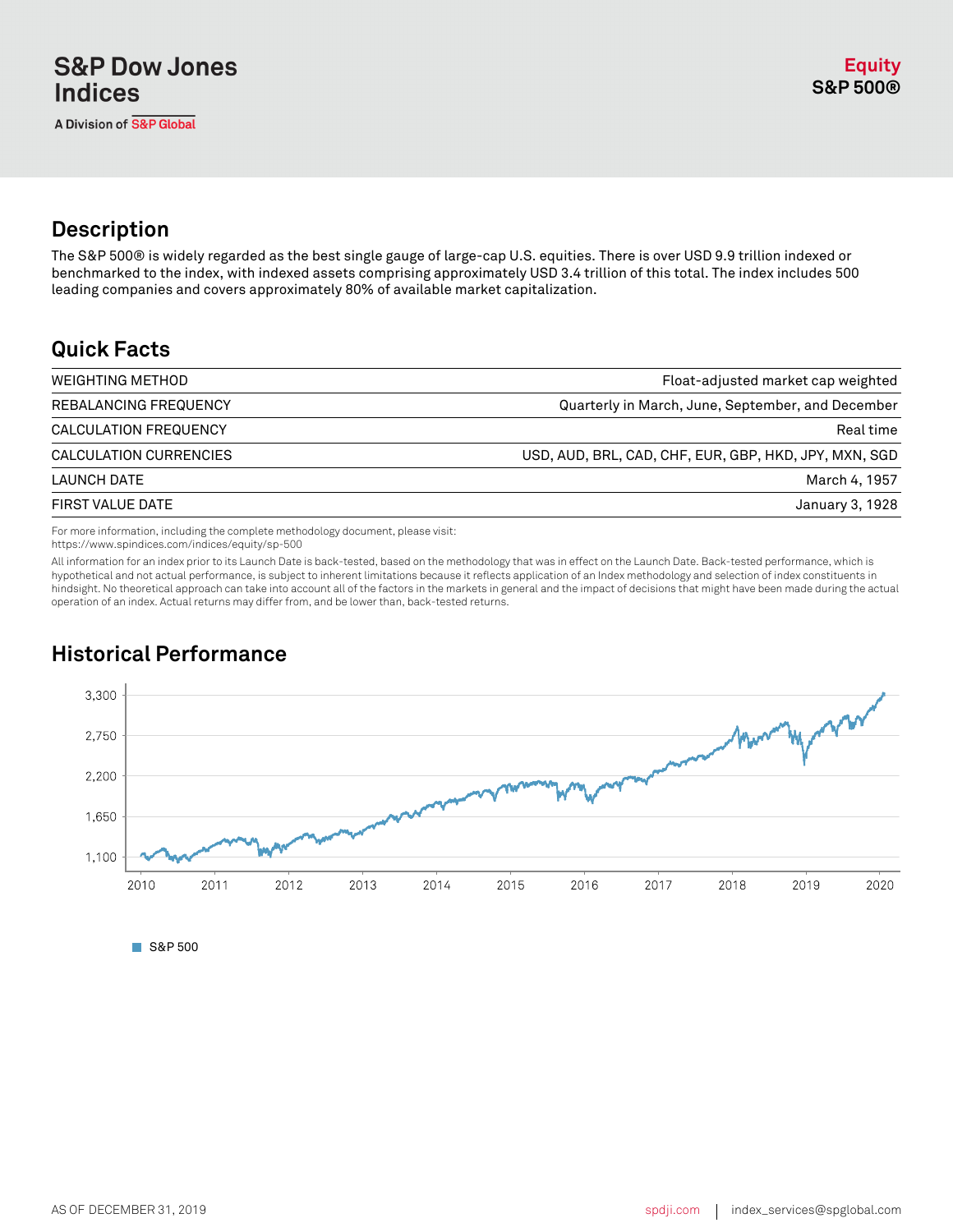A Division of S&P Global

### **Performance**

| <b>INDEX LEVEL</b>   | <b>RETURNS</b> |       |            | <b>ANNUALIZED RETURNS</b> |        |        |               |
|----------------------|----------------|-------|------------|---------------------------|--------|--------|---------------|
|                      | 1 MO           | 3 MOS | <b>YTD</b> | 1 YR                      | 3 YRS  | 5 YRS  | <b>10 YRS</b> |
| <b>TOTAL RETURNS</b> |                |       |            |                           |        |        |               |
| 6,553.57             | 3.02%          | 9.07% | 31.49%     | 31.49%                    | 15.27% | 11.7%  | 13.56%        |
| <b>PRICE RETURNS</b> |                |       |            |                           |        |        |               |
| 3,230.78             | 2.86%          | 8.53% | 28.88%     | 28.88%                    | 13%    | 9.43%  | 11.22%        |
| NET TOTAL RETURNS    |                |       |            |                           |        |        |               |
| 5,805.15             | 2.97%          | 8.91% | 30.7%      | 30.7%                     | 14.59% | 11.01% | 12.85%        |

## **Calendar Year Performance**

| 2019                 | 2018     | 2017   | 2016   | 2015     | 2014   | 2013   | 2012   | 2011  | 2010   |
|----------------------|----------|--------|--------|----------|--------|--------|--------|-------|--------|
| <b>TOTAL RETURNS</b> |          |        |        |          |        |        |        |       |        |
| 31.49%               | $-4.38%$ | 21.83% | 11.96% | 1.38%    | 13.69% | 32.39% | 16%    | 2.11% | 15.06% |
| <b>PRICE RETURNS</b> |          |        |        |          |        |        |        |       |        |
| 28.88%               | $-6.24%$ | 19.42% | 9.54%  | $-0.73%$ | 11.39% | 29.6%  | 13.41% | 0%    | 12.78% |
| NET TOTAL RETURNS    |          |        |        |          |        |        |        |       |        |
| 30.7%                | $-4.94%$ | 21.1%  | 11.23% | 0.75%    | 12.99% | 31.55% | 15.22% | 1.47% | 14.37% |

#### **Risk**

| <b>ANNUALIZED RISK</b> |       |        |               | ANNUALIZED RISK-ADJUSTED RETURNS |       |               |
|------------------------|-------|--------|---------------|----------------------------------|-------|---------------|
|                        | 3 YRS | 5 YRS  | <b>10 YRS</b> | 3 YRS                            | 5 YRS | <b>10 YRS</b> |
| <b>STD DEV</b>         |       |        |               |                                  |       |               |
|                        | 12.1% | 11.98% | 12.46%        | 26. ا                            | 0.98  | 1.09          |

Risk is defined as standard deviation calculated based on total returns using monthly values.

#### **Fundamentals**

| AII ING<br>D/I      | D/<br> | P/B  | <b>YIFI</b><br>ıΝ<br>. . | $\sim$ | .ow<br>D/6      |
|---------------------|--------|------|--------------------------|--------|-----------------|
| $\sim$<br>$-$ - $-$ | .9.94  | 3.34 | .86%                     | Z.I4   | $\sim$<br>ا ، ت |

P/E (Projected) and Dividend Yield are as of December 31, 2019; P/E (Trailing), P/B, P/Sales, and P/Cash Flow are as of September 30, 2019. Fundamentals are updated on approximately the fifth business day of each month.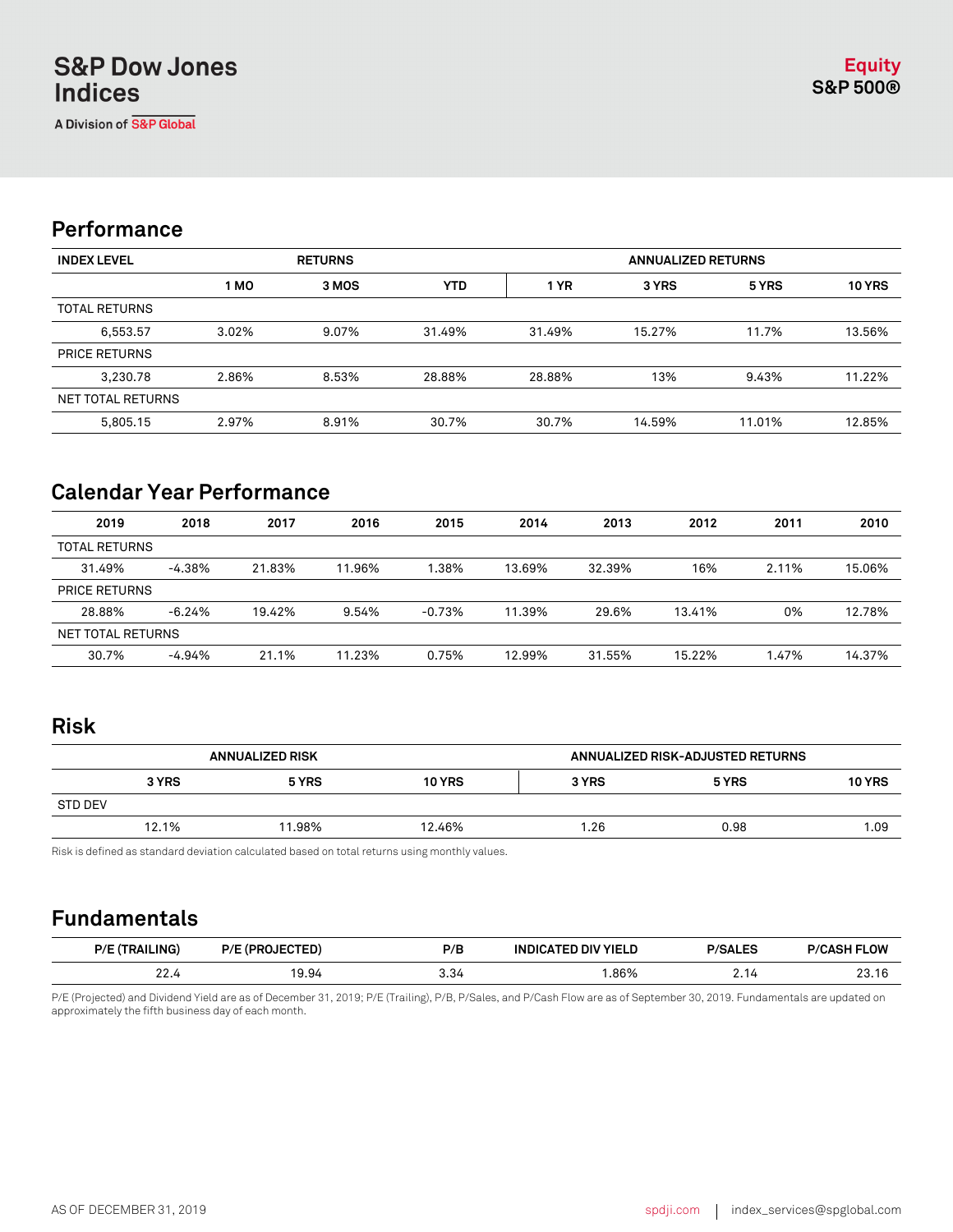#### **Index Characteristics**

| NUMBER OF CONSTITUENTS           | 505          |
|----------------------------------|--------------|
| CONSTITUENT MARKET [USD MILLION] |              |
| MEAN TOTAL MARKET CAP            | 55,694.24    |
| LARGEST TOTAL MARKET CAP         | 1,304,764.77 |
| SMALLEST TOTAL MARKET CAP        | 2,896.63     |
| MEDIAN TOTAL MARKET CAP          | 23,590.06    |
| WEIGHT LARGEST CONSTITUENT [%]   | 4.6          |
| WEIGHT TOP 10 CONSTITUENTS [%]   | 22.7         |

### **ESG Carbon Characteristics**

| 73.52  |
|--------|
| 238.54 |
| 238.81 |
| 721.71 |
|        |

\*Operational and first-tier supply chain greenhouse gas emissions.

For more information, please visit: www.spdji.com/esg-carbon-metrics.

# **Top 10 Constituents By Index Weight**

| <b>CONSTITUENT</b>   | <b>SYMBOL</b> | SECTOR*                       |
|----------------------|---------------|-------------------------------|
| Apple Inc.           | AAPL          | <b>Information Technology</b> |
| Microsoft Corp       | <b>MSFT</b>   | Information Technology        |
| Amazon.com Inc       | AMZN          | <b>Consumer Discretionary</b> |
| Facebook Inc A       | FB            | <b>Communication Services</b> |
| Berkshire Hathaway B | BRK.B         | Financials                    |
| JP Morgan Chase & Co | <b>JPM</b>    | Financials                    |
| Alphabet Inc A       | <b>GOOGL</b>  | <b>Communication Services</b> |
| Alphabet Inc C       | GOOG          | <b>Communication Services</b> |
| Johnson & Johnson    | <b>JNJ</b>    | <b>Health Care</b>            |
| Visa Inc A           | V             | Information Technology        |

\*Based on GICS® sectors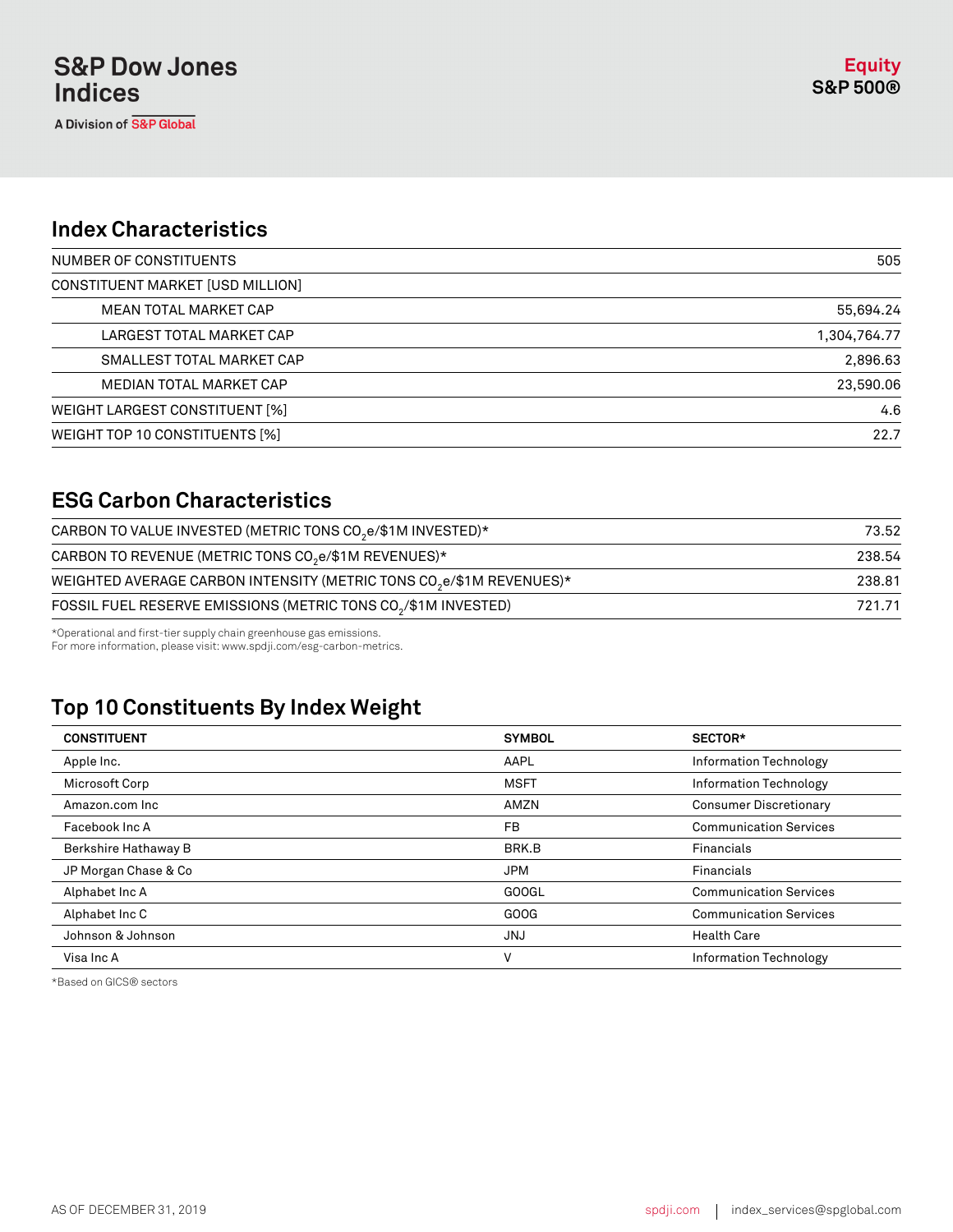A Division of S&P Global

#### **Sector\* Breakdown**



\*Based on GICS® sectors

The weightings for each sector of the index are rounded to the nearest tenth of a percent; therefore, the aggregate weights for the index may not equal 100%.

### **Country Breakdown**

| <b>COUNTRY</b> | NUMBER OF CONSTITUENTS | <b>TOTAL MARKET CAP [USD MILLION]</b> | <b>INDEX WEIGHT [%]</b> |
|----------------|------------------------|---------------------------------------|-------------------------|
| United States  | 505                    | 28,125,589.14                         | 100                     |
|                |                        |                                       |                         |

Based on index constituents' country of domicile.

#### **Tickers**

|                      | <b>TICKER</b> | <b>REUTERS</b> |
|----------------------|---------------|----------------|
| <b>PRICE RETURNS</b> | <b>SPX</b>    | .SPFIV         |
| TOTAL RETURNS        | <b>SPXT</b>   | .SPXT          |
| NET TOTAL RETURNS    | SPTR500N      | .SPXNTR        |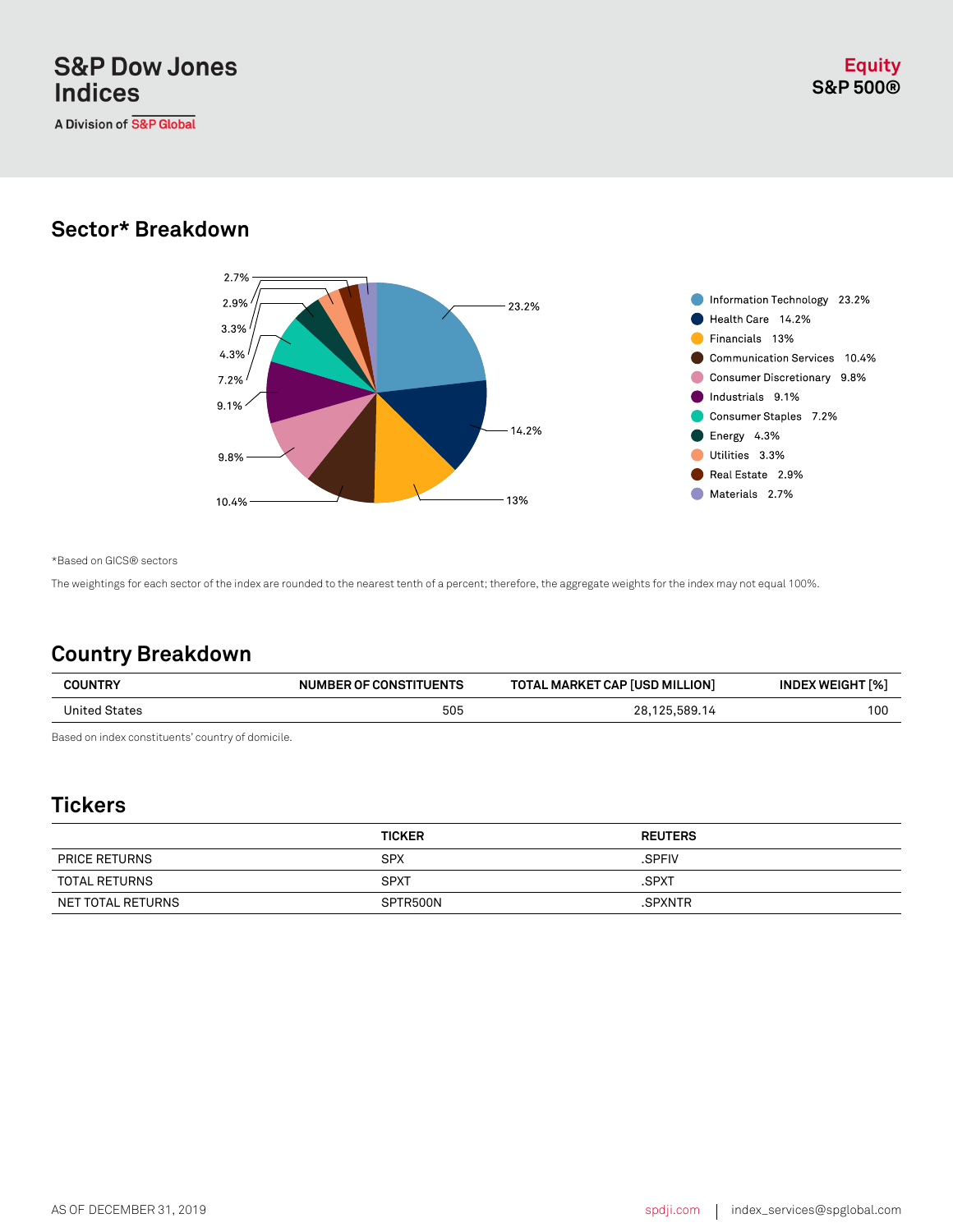#### **Related Products**

This list includes investable products traded on certain exchanges currently linked to this selection of indices. While we have tried to include all such products, we do not guarantee the completeness or accuracy of such lists. Please refer to the disclaimers at the end of this document or *here* for more information about S&P Dow Jones Indices' relationship to such third party product offerings.

| <b>PRODUCT NAME</b>                            | PRODUCT TYPE | <b>EXCHANGE</b>                            | <b>TICKER</b> |
|------------------------------------------------|--------------|--------------------------------------------|---------------|
| ARIRANG S&P500 ETF                             | ETF          | KOREA EXCHANGE<br>(STOCK MARKET)           | 269540        |
| AdvisorShares Ranger Equity Bear ETF           | ETF          | <b>NYSE ARCA</b>                           | <b>HDGE</b>   |
| Amundi ETF PEA S&P 500 Daily Hgd EUR A/I       | ETF          | <b>EURONEXT -</b><br><b>EURONEXT PARIS</b> | <b>P500H</b>  |
| Amundi ETF PEA S&P 500 EUR A/I                 | ETF          | <b>EURONEXT -</b><br><b>EURONEXT PARIS</b> | PE500         |
| Amundi IS S&P 500 ETF C EUR                    | <b>ETF</b>   | EURONEXT -<br>EURONEXT PARIS               | 500           |
| Amundi IS S&P 500 ETF C EUR Hdg                | ETF          | <b>EURONEXT-</b><br><b>EURONEXT PARIS</b>  | 500H          |
| Amundi IS S&P 500 ETF C USD                    | ETF          | <b>EURONEXT -</b><br><b>EURONEXT PARIS</b> | 500U          |
| Amundi IS S&P 500 ETF DR                       | <b>ETF</b>   | EURONEXT -<br><b>EURONEXT PARIS</b>        | S500          |
| BMO Concentrated US Equity ETF Ser             | ETF          | <b>TORONTO STOCK</b><br><b>EXCHANGE</b>    | ZCU           |
| BMO S&P 500 ETF (CAD)                          | ETF          | <b>TORONTO STOCK</b><br><b>EXCHANGE</b>    | <b>ZSP</b>    |
| BMO S&P 500 ETF (USD)                          | <b>ETF</b>   | <b>TORONTO STOCK</b><br>EXCHANGE           | ZSP.U         |
| BNPP Easy S&P 500 ETF EUR C                    | ETF          | <b>EURONEXT -</b><br><b>EURONEXT PARIS</b> | <b>ESE</b>    |
| BNPP Easy S&P 500 ETF EUR H                    | ETF          | <b>EURONEXT -</b><br>EURONEXT PARIS        | <b>ESEH</b>   |
| BNPP Easy S&P 500 ETF USD C                    | <b>ETF</b>   | EURONEXT -<br><b>EURONEXT PARIS</b>        | <b>ESD</b>    |
| BNPP Easy S&P 500 ETF USD C/D                  | ETF          | <b>EURONEXT -</b><br><b>EURONEXT PARIS</b> | <b>ESDD</b>   |
| BetaPro S&P 500® -2x Daily Bear ETF            | ETF          | <b>TORONTO STOCK</b><br><b>EXCHANGE</b>    | <b>HSD</b>    |
| BetaPro S&P 500® 2x Daily Bull ETF             | <b>ETF</b>   | <b>TORONTO STOCK</b><br>EXCHANGE           | <b>HSU</b>    |
| BetaPro S&P 500® Daily Inverse ETF             | ETF          | <b>TORONTO STOCK</b><br><b>EXCHANGE</b>    | <b>HIU</b>    |
| BetaShares Geared US Eq Ccy Hdg ETF            | ETF          | <b>ASX - ALL MARKETS</b>                   | GGUS          |
| BetaShares S&P 500 Yield Maximiser ETF         | ETF          | <b>ASX - ALL MARKETS</b>                   | <b>UMAX</b>   |
| BetaShares US Eqs Strong Bear H CcyH ETF       | ETF          | <b>ASX - ALL MARKETS</b>                   | <b>BBUS</b>   |
| Bosera S&P 500 QDII Fd                         | ETF          | <b>SHANGHAI STOCK</b><br><b>EXCHANGE</b>   | 513500        |
| <b>Bristol Gate Concentrated US Equity ETF</b> | ETF          | <b>TORONTO STOCK</b><br><b>EXCHANGE</b>    | <b>BGU</b>    |
| ComStage S&P 500 ETF                           | ETF          | <b>SIX SWISS</b><br><b>EXCHANGE</b>        | CBSP50        |
| CoreShares S&P 500 ETF                         | ETF          | JOHANNESBURG<br><b>STOCK EXCHANGE</b>      | <b>CSP500</b> |
| Direxion Daily S&P 500 Bear 1X ETF             | ETF          | <b>NYSE Arca</b>                           | SPDN          |
| Direxion Daily S&P 500® Bear 3X ETF            | ETF          | <b>NYSE ARCA</b>                           | <b>SPXS</b>   |
| Direxion Daily S&P 500® Bull 2X ETF            | <b>ETF</b>   | <b>NYSE ARCA</b>                           | SPUU          |
| Direxion Daily S&P500® Bull 3X ETF             | <b>ETF</b>   | <b>NYSE ARCA</b>                           | <b>SPXL</b>   |
| Eaton Vance Stock NextShares™                  | ETF          | NASDAQ                                     | <b>EVSTC</b>  |
| First Trust IndxxInnvtvTrsctnandPrcssETF       | <b>ETF</b>   | <b>TORONTO STOCK</b>                       | <b>BLCK</b>   |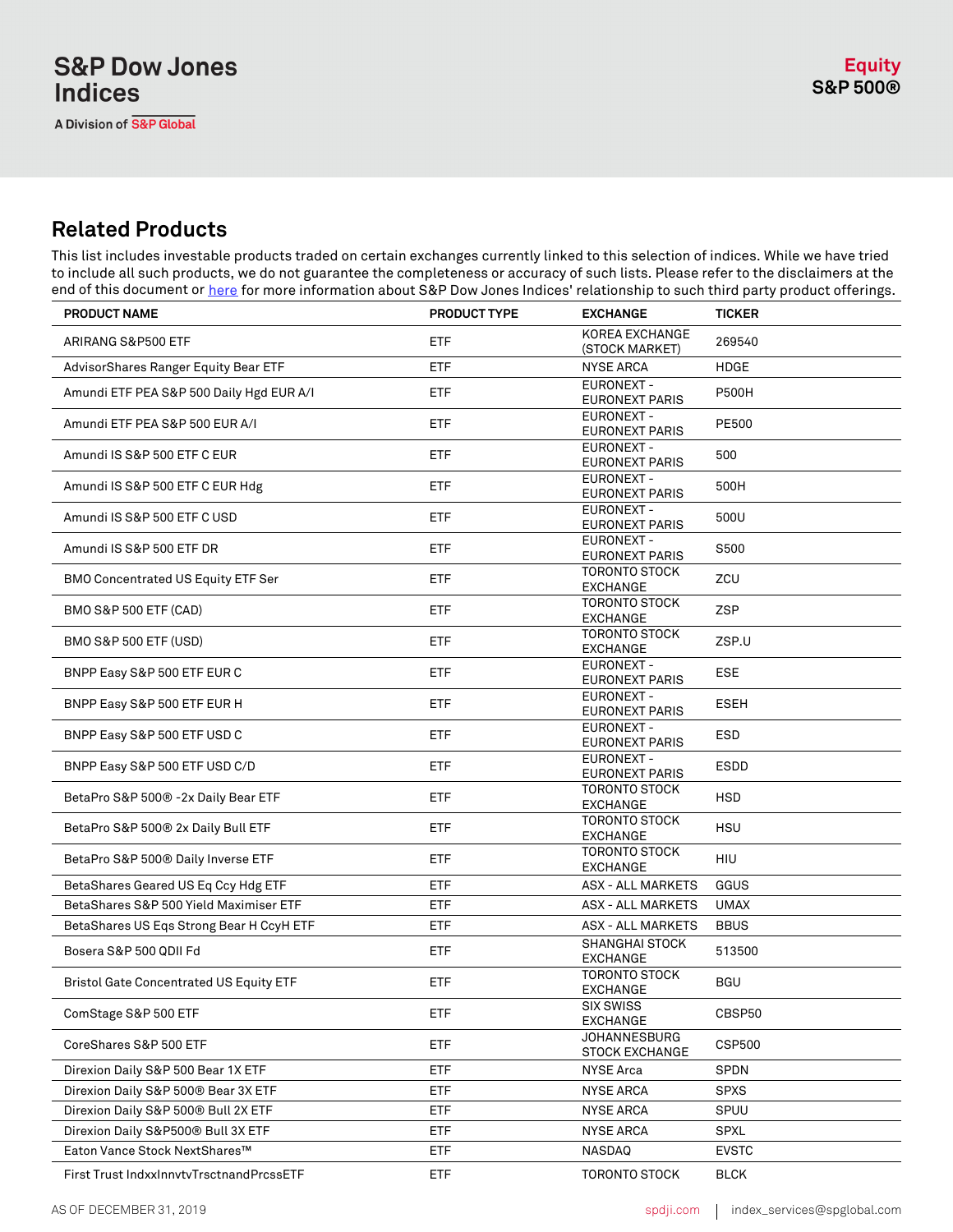A Division of S&P Global

| <b>PRODUCT NAME</b>                                                                      | <b>PRODUCT TYPE</b> | <b>EXCHANGE</b>                                                                      | <b>TICKER</b>     |
|------------------------------------------------------------------------------------------|---------------------|--------------------------------------------------------------------------------------|-------------------|
|                                                                                          |                     | <b>EXCHANGE</b>                                                                      |                   |
| <b>HSBC S&amp;P 500 ETF</b>                                                              | ETF                 | <b>LONDON STOCK</b><br><b>EXCHANGE</b>                                               | <b>HSPD</b>       |
| Harel Sal S&P 500                                                                        | ETF                 |                                                                                      | HRLF25            |
| Harel Sal S&P 500 Currency Hedged                                                        | <b>ETF</b>          |                                                                                      | HRLF50            |
| Innovator S&P 500 Buffer ETF                                                             | <b>ETF</b>          | <b>BATS Z-EXCHANGE</b>                                                               | <b>BJUN</b>       |
| Innovator S&P 500 Buffer ETF January                                                     | ETF                 | <b>BATS Z-EXCHANGE</b>                                                               | <b>BJAN</b>       |
| Innovator S&P 500 Buffer ETF October                                                     | ETF                 | <b>BATS Z-EXCHANGE</b>                                                               | <b>BOCT</b>       |
| Innovator S&P 500 Power Buffer ETF Jan                                                   | ETF                 | <b>BATS Z-EXCHANGE</b>                                                               | <b>PJAN</b>       |
| Innovator S&P 500 Power Buffer ETF New                                                   | ETF                 | <b>BATS Z-EXCHANGE</b>                                                               | <b>PJUN</b>       |
| Innovator S&P 500 Power Buffer ETF Oct                                                   | ETF                 | <b>BATS Z-EXCHANGE</b>                                                               | <b>POCT</b>       |
| Innovator S&P 500 Ultra Buffer ETF                                                       | ETF                 | <b>BATS Z-EXCHANGE</b>                                                               | <b>UJUN</b>       |
| Innovator S&P 500 Ultra Buffer ETF Jan                                                   | ETF                 | <b>BATS Z-EXCHANGE</b>                                                               | <b>UJAN</b>       |
| Innovator S&P 500 Ultra Buffer ETF Oct                                                   | ETF                 | <b>BATS Z-EXCHANGE</b>                                                               | <b>UOCT</b>       |
| Invesco S&P 500 BuyWrite ETF                                                             | <b>ETF</b>          | <b>NYSE ARCA</b>                                                                     | <b>PBP</b>        |
| Invesco S&P 500 ETF                                                                      | <b>ETF</b>          | <b>LONDON STOCK</b><br><b>EXCHANGE</b>                                               | <b>SPXS</b>       |
| Invesco S&P 500 ETF (Dist)                                                               | ETF                 | <b>SIX SWISS</b><br>EXCHANGE                                                         | <b>SPXD</b>       |
| It Now S&P500® TRN Fund ETF                                                              | ETF                 | BM&FBOVESPA S.A.<br>- BOLSA DE<br>VALORES,<br><b>MERCADORIAS E</b><br><b>FUTUROS</b> | SPXI11            |
| KSM ETF Composite Gov Bond (55%) Corp Bond (30%) Equity<br>(15%) Monthly Currency Hedged | <b>ETF</b>          |                                                                                      | KSMF141           |
| KSM ETF Composite US Equity Monthly                                                      | <b>ETF</b>          |                                                                                      | <b>KSMF150</b>    |
| KSM ETF Leveraged S&P 500 x3 Monthly                                                     | ETF                 |                                                                                      | KSMF111           |
| KSM ETF S&P 500                                                                          | ETF                 |                                                                                      | KSMF80            |
| KSM ETF S&P 500 Currency Hedged                                                          | ETF                 |                                                                                      | KSMF82            |
| KSM ETF Short Leveraged S&P 500 x3 Monthly                                               | ETF                 |                                                                                      | KSMF114           |
| Listed Index Fund US Equity (S&P500)                                                     | ETF                 | <b>TOKYO STOCK</b><br><b>EXCHANGE</b>                                                | 1547              |
| Lyxor PEA S&P 500 ETF Capi                                                               | <b>ETF</b>          | EURONEXT -<br><b>EURONEXT PARIS</b>                                                  | PSP <sub>5</sub>  |
| Lyxor PEA S&P 500 ETF Couverte en EUR C                                                  | ETF                 | <b>EURONEXT -</b><br><b>EURONEXT PARIS</b>                                           | <b>PSPH</b>       |
| Lyxor S&P 500 ETF C EUR                                                                  | ETF                 | XFMQ                                                                                 | SP <sub>5</sub> C |
| Lyxor S&P 500 ETF D EUR                                                                  | ETF                 | <b>XETRA</b>                                                                         | <b>LYPS</b>       |
| Lyxor S&P 500 ETF D USD                                                                  | ETF                 | <b>LONDON STOCK</b><br>EXCHANGE                                                      | <b>LSPU</b>       |
| Lyxor S&P 500 ETF Daily Hedged C EUR                                                     | ETF                 | <b>XFMQ</b>                                                                          | 0                 |
| Lyxor S&P 500 ETF Daily Hedged C GBP                                                     | ETF                 | LONDON STOCK<br>EXCHANGE                                                             | SP <sub>5</sub> G |
| MTF SAL(4A) S&P 500                                                                      | ETF                 |                                                                                      | MTFF23            |
| MTF SAL(4A) S&P 500 - Hedged                                                             | <b>ETF</b>          |                                                                                      | MTFF52            |
| Mirae Asst Hrzns S&P500 Daily (-1X)Invrs                                                 | <b>ETF</b>          | <b>XFMQ</b>                                                                          | 0                 |
| PortfolioPlus S&P 500® ETF                                                               | ETF                 | <b>NYSE ARCA</b>                                                                     | PPLC              |
| ProShares Short S&P500                                                                   | ETF                 | <b>NYSE ARCA</b>                                                                     | <b>SH</b>         |
| ProShares Ultra S&P500                                                                   | <b>ETF</b>          | NYSE ARCA                                                                            | SSO               |
| ProShares UltraPro S&P500                                                                | ETF                 | <b>NYSE ARCA</b>                                                                     | <b>UPRO</b>       |
| ProShares UltraPro Short S&P500                                                          | <b>ETF</b>          | <b>NYSE ARCA</b>                                                                     | SPXU              |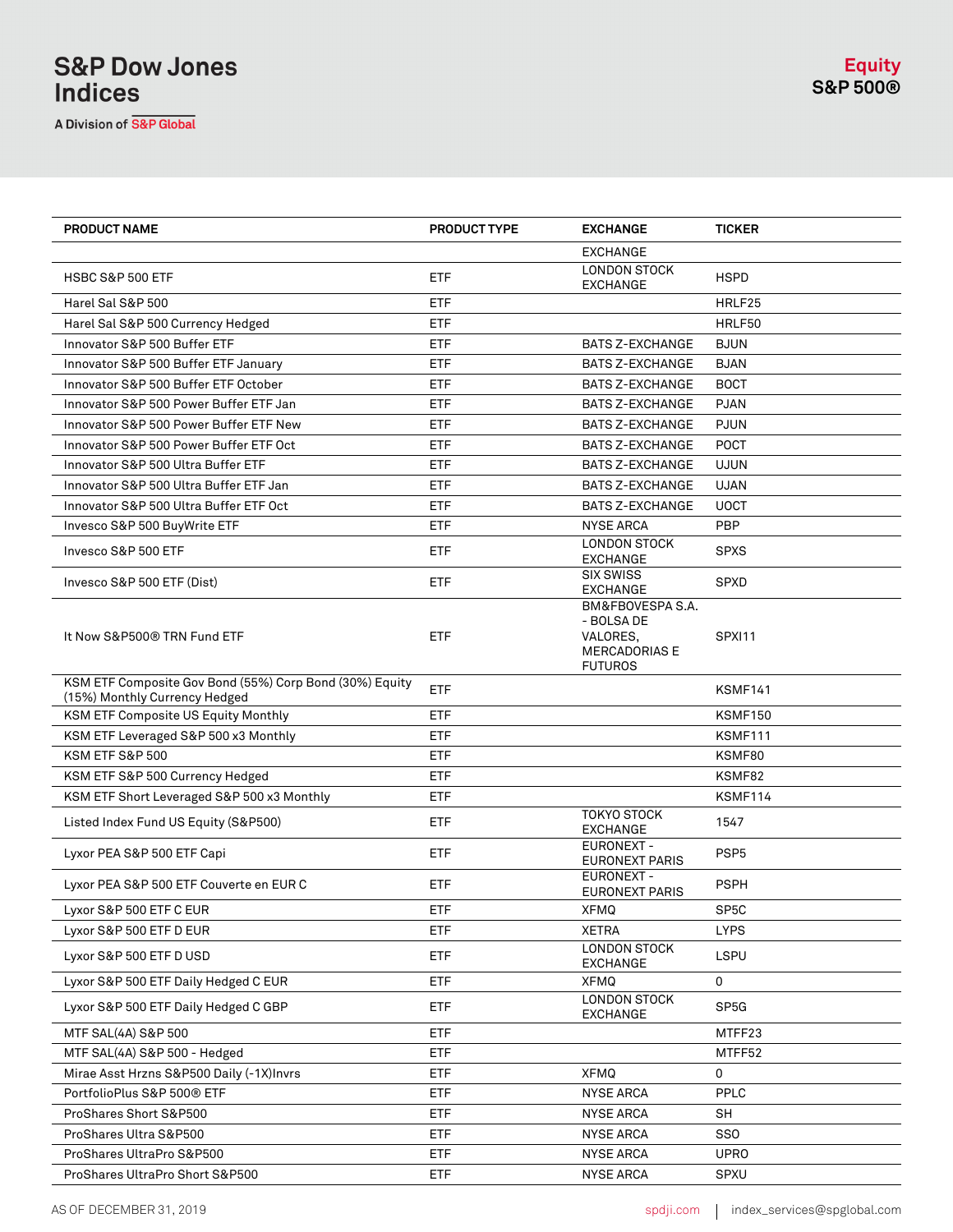A Division of S&P Global

| PRODUCT NAME                                                   | <b>PRODUCT TYPE</b> | <b>EXCHANGE</b>                              | <b>TICKER</b>    |
|----------------------------------------------------------------|---------------------|----------------------------------------------|------------------|
| ProShares UltraShort S&P500                                    | <b>ETF</b>          | <b>NYSE ARCA</b>                             | <b>SDS</b>       |
| Psagot ETF (4A) S&P 500 Currency-Hedged                        | <b>ETF</b>          |                                              | <b>PSGF137</b>   |
| Psagot ETF (4D) S&P 500                                        | <b>ETF</b>          |                                              | PSGF65           |
| SPDR S&P 500 ETF EUR Acc H                                     | <b>ETF</b>          | <b>XETRA</b>                                 | <b>SPPE</b>      |
| SPDR® S&P 500 ETF                                              | <b>ETF</b>          | <b>ASX - ALL MARKETS</b>                     | <b>SPY</b>       |
| SPDR® S&P 500 ETF                                              | <b>ETF</b>          | <b>NYSE ARCA</b>                             | <b>SPY</b>       |
| SPDR® S&P 500 ETF                                              | <b>ETF</b>          | <b>LONDON STOCK</b><br><b>EXCHANGE</b>       | SPY <sub>5</sub> |
| STANLIB S&P500 Index Feeder ETF                                | <b>ETF</b>          | <b>JOHANNESBURG</b><br><b>STOCK EXCHANGE</b> | <b>ETF500</b>    |
| Satrix S&P 500 ETF                                             | <b>ETF</b>          | <b>JOHANNESBURG</b><br><b>STOCK EXCHANGE</b> | STX500           |
| Smartshares US 500                                             | ETF                 | <b>NEW ZEALAND</b><br><b>EXCHANGE LTD</b>    | <b>USF</b>       |
| Sygnia Itrix S&P 500 ETF                                       | <b>ETF</b>          | <b>JOHANNESBURG</b><br><b>STOCK EXCHANGE</b> | SYG500           |
| Tachlit Sal Composite Global Equity Currency-Hedged<br>Monthly | <b>ETF</b>          |                                              | <b>TCHF105</b>   |
| Tachlit Sal Composite INT. Equity Currency-Hedged Monthly      | <b>ETF</b>          |                                              | TCHF40           |
| Tachlit Sal Composite US Equity Monthly                        | <b>ETF</b>          |                                              | TCHF134          |
| Tachlit Sal S&P 500                                            | <b>ETF</b>          |                                              | TCHF76           |
| Tachlit Sal S&P 500 Currency Hedged                            | <b>ETF</b>          |                                              | TCHF11           |
| UBS ETF S&P 500 A EUR H Inc                                    | <b>ETF</b>          | <b>XETRA</b>                                 | UEQ7             |
| UBS ETF S&P 500 SF USD A acc                                   | <b>ETF</b>          | <b>SIX SWISS</b><br><b>EXCHANGE</b>          | S5USAS           |
| UBS ETF S&P 500 USD A dis                                      | <b>ETF</b>          | <b>SIX SWISS</b><br><b>EXCHANGE</b>          | SP5USY           |
| Vanguard S&P 500 ETF                                           | <b>ETF</b>          | <b>TORONTO STOCK</b><br><b>EXCHANGE</b>      | <b>VFV</b>       |
| Vanguard S&P 500 ETF                                           | <b>ETF</b>          | <b>NYSE ARCA</b>                             | V <sub>0</sub>   |
| Vanguard S&P 500 UCITS ETF                                     | <b>ETF</b>          | LONDON STOCK<br><b>EXCHANGE</b>              | <b>VUSD</b>      |
| WisdomTree CBOE S&P 500 PutWrite ETF\$Acc                      | <b>ETF</b>          | <b>LONDON STOCK</b><br><b>EXCHANGE</b>       | <b>PUTW</b>      |
| WisdomTree CBOE S&P500 PutWriteStrat ETF                       | <b>ETF</b>          | <b>NYSE ARCA</b>                             | <b>PUTW</b>      |
| Xtrackers S&P 500 ETF 1D - EUR H                               | <b>ETF</b>          | <b>XETRA</b>                                 | <b>XDPD</b>      |
| Xtrackers S&P 500 ETF 3C - CHF H                               | ETF                 | <b>SIX SWISS</b><br><b>EXCHANGE</b>          | <b>XDPC</b>      |
| Xtrackers S&P 500 Swap ETF 1C                                  | ETF                 | <b>LONDON STOCK</b><br>EXCHANGE              | <b>XSPU</b>      |
| Yuanta S&P 500 ETF                                             | <b>ETF</b>          | <b>TAIWAN STOCK</b><br><b>EXCHANGE</b>       | 00646            |
| iShares Core S&P 500 ETF                                       | <b>ETF</b>          | <b>NYSE ARCA</b>                             | IVV              |
| iShares Core S&P 500 ETF                                       | <b>ETF</b>          | <b>TORONTO STOCK</b><br><b>EXCHANGE</b>      | <b>XUS</b>       |
| iShares Core S&P 500 ETF GBPH Dist                             | <b>ETF</b>          | <b>LONDON STOCK</b><br><b>EXCHANGE</b>       | <b>GSPX</b>      |
| iShares Core S&P 500 ETF MXNH Acc                              | ETF                 | <b>BATS CHI-X EUROPE</b><br>-CXE ORDER BOOKS | <b>CSPXX</b>     |
| iShares Core S&P 500 ETF USD Acc                               | <b>ETF</b>          | <b>SIX SWISS</b><br>EXCHANGE                 | <b>CSSPX</b>     |
| iShares S&P 500 AUD Hedged ETF                                 | ETF                 | <b>ASX - ALL MARKETS</b>                     | <b>IHVV</b>      |
| iShares S&P 500 ETF                                            | <b>ETF</b>          | <b>TOKYO STOCK</b><br><b>EXCHANGE</b>        | 1655             |
| iShares S&P 500 ETF                                            | ETF                 | <b>ASX - ALL MARKETS</b>                     | IVV              |
|                                                                |                     |                                              |                  |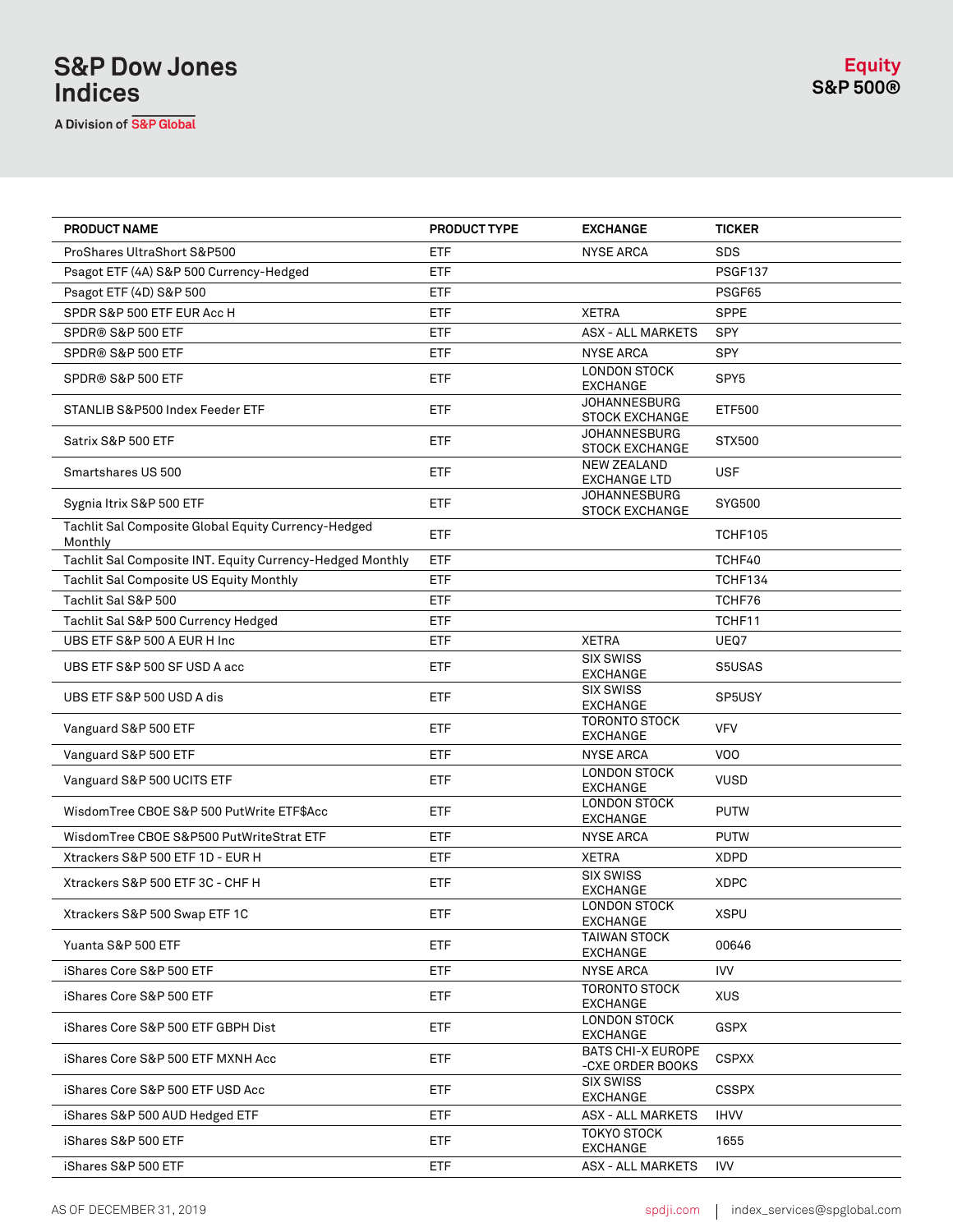A Division of S&P Global

| <b>PRODUCT NAME</b>          | <b>PRODUCT TYPE</b> | <b>EXCHANGE</b>                                                                      | <b>TICKER</b>      |
|------------------------------|---------------------|--------------------------------------------------------------------------------------|--------------------|
| iShares S&P 500 ETF USD Dist | <b>ETF</b>          | LONDON STOCK<br>EXCHANGE                                                             | <b>IDUS</b>        |
| iShares S&P 500 FIC FI IE    | <b>ETF</b>          | BM&FBOVESPA S.A.<br>- BOLSA DE<br>VALORES,<br><b>MERCADORIAS E</b><br><b>FUTUROS</b> | IVVB <sub>11</sub> |
| Amundi IS S&P 500 ETF D EUR  | <b>ETN</b>          | EURONEXT -<br>EURONEXT PARIS                                                         | 500D               |